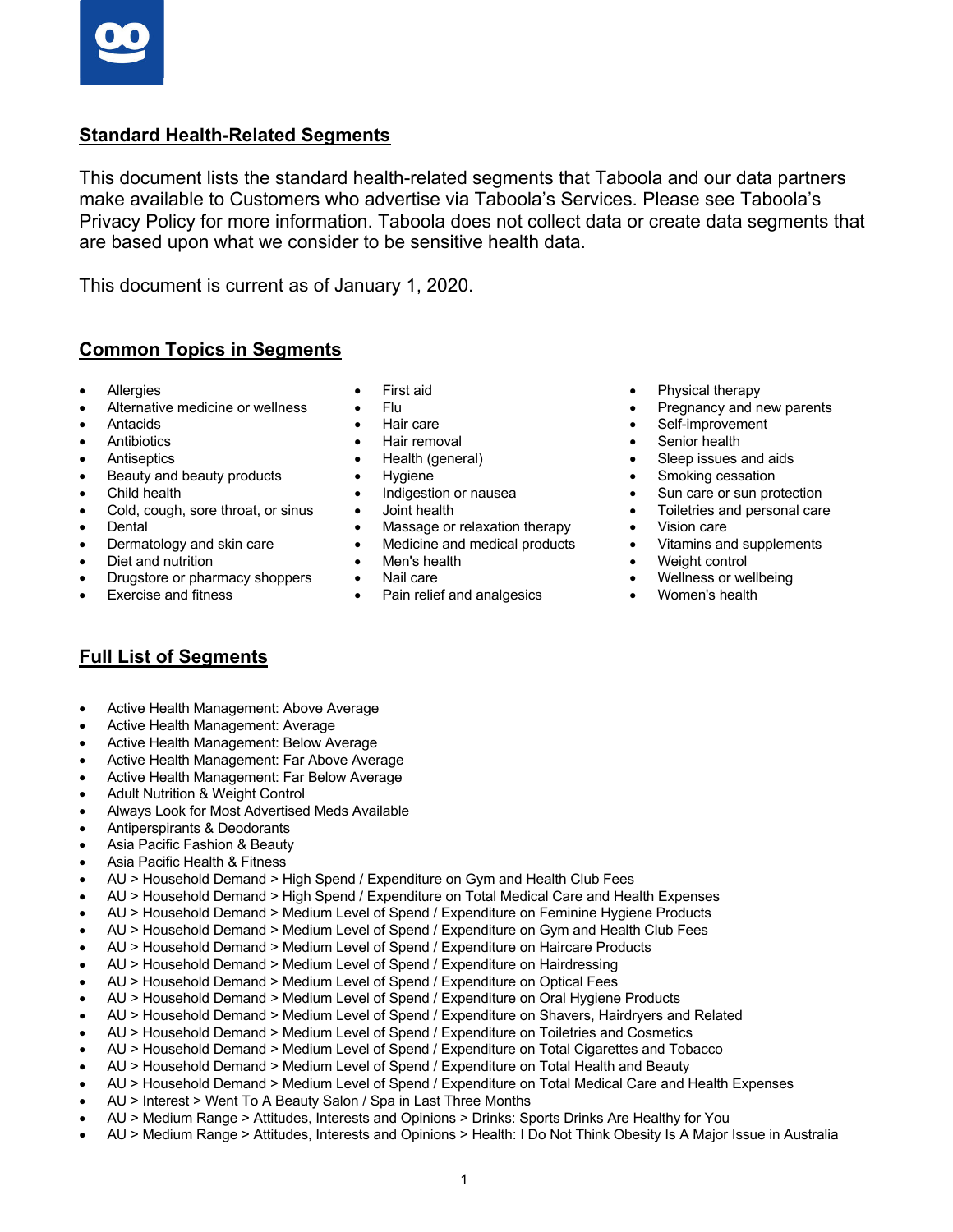

- AU > Medium Range > Electrical / White Goods > Digital > Have in Household > A Fitness or Health Monitor (E.G. Watch)
- AU High Range > Attitudes, Interests and Opinions > Health: I Have No Confidence in The Health Care System
- Australia Cosmetics
- Australia Cycling
- Australia Dieting and Weight Loss
- Australia Fashion & Beauty
- Australia Health & Fitness
- Australia Shoppers Cosmetics Luxury
- Bath & Body Moisturizer
- Bath Soap
- Beauty Products > Confidence Level 1
- Beauty Products > Confidence Level 2
- Beauty Products > Confidence Level 3
- Beauty Products > Confidence Level 4
- Buyers > Health and Wellness Products
- Consider My Diet to Be Very Healthy
- Consumer Audiences > Household Occupations > Household Member Occupation > Dentist/Dental Hygienist
- **Cosmetics**
- **Cosmetics**
- Cough And Cold
- CPG > Health & Beauty > Beauty > >
- CPG > Health & Beauty > Beauty > Cosmetics >
- CPG > Health & Beauty > Beauty > Fragrances >
- CPG > Health & Beauty > Beauty > Hair Care >
- CPG > Health & Beauty > Beauty > Skin Care >
- CPG > Health & Beauty > Vision > >
- CPG > Health & Beauty > Vision > Contact Lenses >
- CPG > Health & Beauty > Vision > Eye Glasses >
- CPG > Health & Beauty > Vitamins & Supplements > >
- DE > Purchasing Power > Retail > Health and Personal Care > High
- DE > Purchasing Power > Retail > Health and Personal Care > Low
- DE > Purchasing Power > Retail > Health and Personal Care > Medium
- DE > Purchasing Power > Retail > Tobacco Products > High
- DE > Purchasing Power > Retail > Tobacco Products > Low
- DE > Purchasing Power > Retail > Tobacco Products > Medium
- DE > Purchasing Power > Retail > Vision Care and Optics > High
- DE > Purchasing Power > Retail > Vision Care and Optics > Low
- DE > Purchasing Power > Retail > Vision Care and Optics > Medium
- DE > Regional Consumer Styles > Family, Health And Security-Oriented > High
- DE > Sport > Visited Leisure Centres / Gyms and Health Clubs In The Last 12 Months
- Demographic > Employment Industry > Health, Medical and Pharmaceutical
- Demographic > Lifestyle > Expectant Mothers / Pregnancy
- Demographics Children Expecting
- Diet & Weight Loss
- Diet & Weight Loss Buyers
- Dieting and Weight Loss
- DK > Purchasing Power > Retail > Health and Personal Care > High
- DK > Purchasing Power > Retail > Health and Personal Care > Medium
- DK > Purchasing Power > Retail > Tobacco Products > High
- DK > Purchasing Power > Retail > Tobacco Products > Low
- DK > Purchasing Power > Retail > Tobacco Products > Medium
- EMEA > Intent > Health and Beauty
- EMEA > Intent > Health and Beauty > Health Care > Fitness and Nutrition
- EMEA > Intent > Health and Beauty > Health Care > Medicine and Drugs
- EMEA > Interest > Beauty
- EMEA > Interest > Family and Parenting > Pregnancy
- EMEA > Interest > Health and Fitness
- EMEA > Interest > Health and Fitness > Dieting and Weight Loss
- EMEA > Interest > Health and Fitness > Women's Health
- ES > Purchasing Power > Retail > Health and Personal Care > High
- ES > Purchasing Power > Retail > Health and Personal Care > Low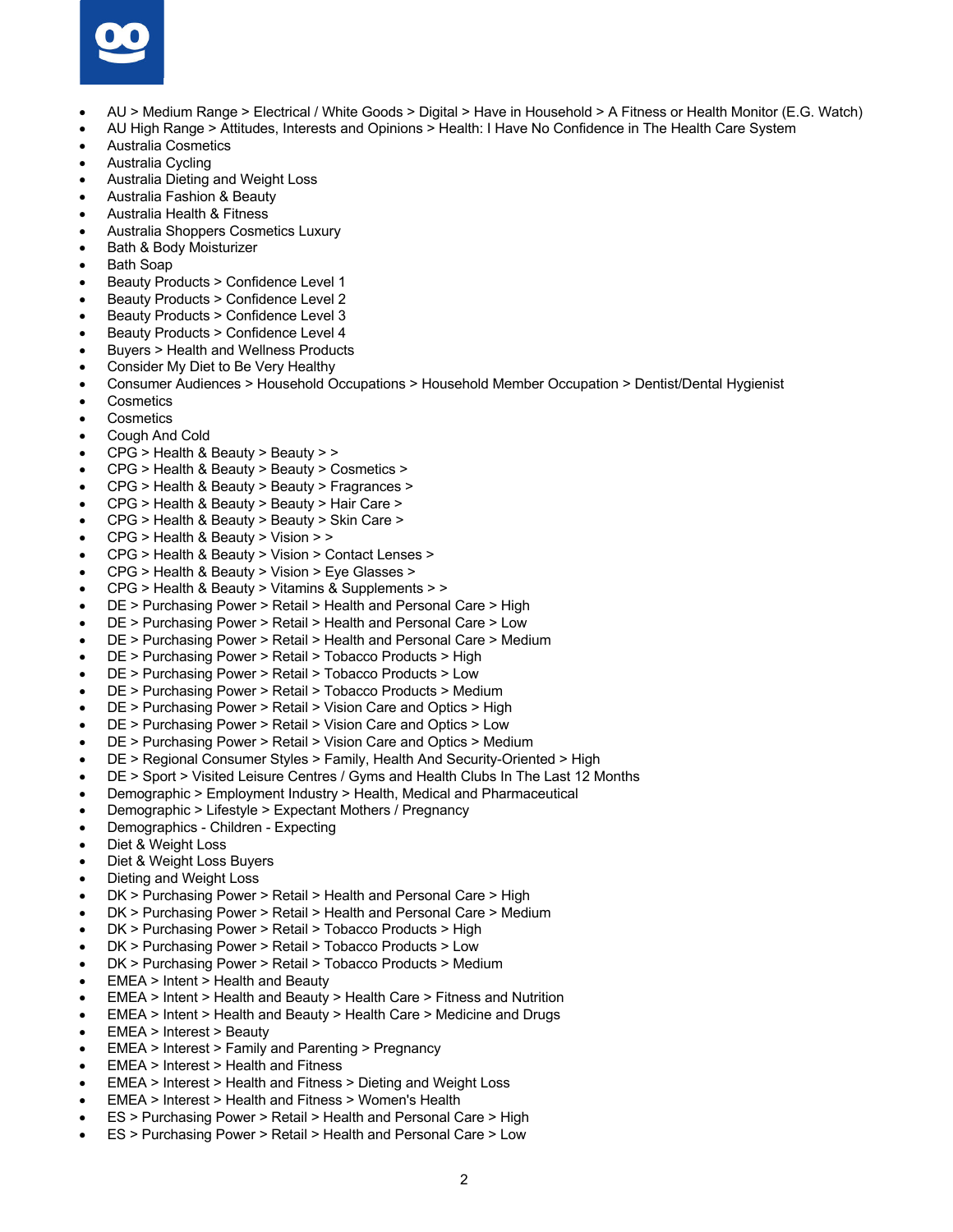

- ES > Purchasing Power > Retail > Health and Personal Care > Medium
- ES > Purchasing Power > Retail > Tobacco Products > High
- ES > Purchasing Power > Retail > Tobacco Products > Low
- ES > Purchasing Power > Retail > Tobacco Products > Medium
- Everybuyer > Fashion and Beauty (EN) Moda y belleza (ES) Moda e Beleza (PT)
- Everybuyer > Fashion and Beauty > Exclusives
- Everybuyer > Fashion and Beauty > Retail (EN) Venta al por Menor (ES) Varejo (PT)
- family and parenting > motherhood > artificial insemination
- First Aid & Emergency Supplies
- First Sign of Pain, I Take Medicine
- **Fitness**
- FR > CPG > Beauty Heavy perfume-brand user
- FR > CPG > Beauty and Hygiene High category involvement
- FR > CPG > Beauty: Willing to spend on beauty / health products
- FR > CPG > Strong Interest in Healthy Products
- FR > CPG > Beauty Heavy facial skincare user
- FR > CPG > Beauty Beauty Addict
- FR > CPG > Beauty Buys facial Skincare
- FR > CPG > Beauty Buys hair color products
- FR > CPG > Beauty Buys hair color products in hair dresser
- FR > CPG > Beauty Buys hair color products in hypermarket
- FR > CPG > Beauty Buys make-up products
- FR > CPG > Beauty Buys shampoo
- FR > CPG > Beauty Buys shampoo in a drugstore
- FR > CPG > Beauty Buys skincare product
- France Cosmetics
- France Dieting and Weight Loss
- France Fashion & Beauty
- Friends Ask My Advice About Health/Nutrition
- Functional Area Medical Health
- Germany Dieting and Weight Loss
- Germany Fashion & Beauty
- Global > Interest > Health > Dieting and Weight Loss
- Global > Interest > Health and Medical > Health Conditions > Cholesterol
- Global > Interest > Health and Medical > Health Conditions > Diabetes
- Global > Interest > Healthy Lifestyle
- Global > Intent > Fashion and Beauty
- Global > Interest > Health and Personal Care
- Global > Interest > Health and Personal Care > Women's Health
- Global > US Hispanics > Interest > Healthy Living
- GLOBAL | Interest | Beauty (EN), Belleza (ES), Beleza (PT)
- GLOBAL | Life Style | Beauty Enthusiasts (EN), Amantes de la Belleza (ES), Loucas por Beleza (PT)
- GLOBAL | Microsegment | Blond Hair Care (EN), Pelo Rubio (ES), Cabelos Loiros (PT)
- GLOBAL | Microsegment | Chemically treated hair (EN), Cabellos con producto quimico (ES), Cabelos com quimica (PT)
- GLOBAL | Microsegment | Colored Hair Care (EN), Cabellos con color (ES), Cabelos Coloridos (PT)
- GLOBAL | Microsegment | Curly Hair Care (EN), Cabellos Rizados (ES), Cabelos Cacheados (PT)
- GLOBAL | Microsegment | Hair Care (EN), Cabello (ES), Cabelos (PT)
- GLOBAL | Microsegment | Straight Hair Care (EN), Cabellos Lisos (ES), Cabelos Lisos (PT)
- Hair Care
- Health & Beauty
- Health & Beauty Cosmetics
- Health & Beauty Hair Care
- Health & Beauty Hair Care Hair Care Appliances
- Health & Beauty Hair Care Hair Color
- Health & Beauty Hair Care Hair Loss Treatment
- Health & Beauty Hair Care Hair Shampoo & Conditioner
- Health & Beauty Hair Care Hair Styling Products
- Health & Beauty Hair Care Hair Treatment
- Health & Beauty Perfume & Cologne
- Health & Beauty Skin Care
- Health & Beauty Vision Care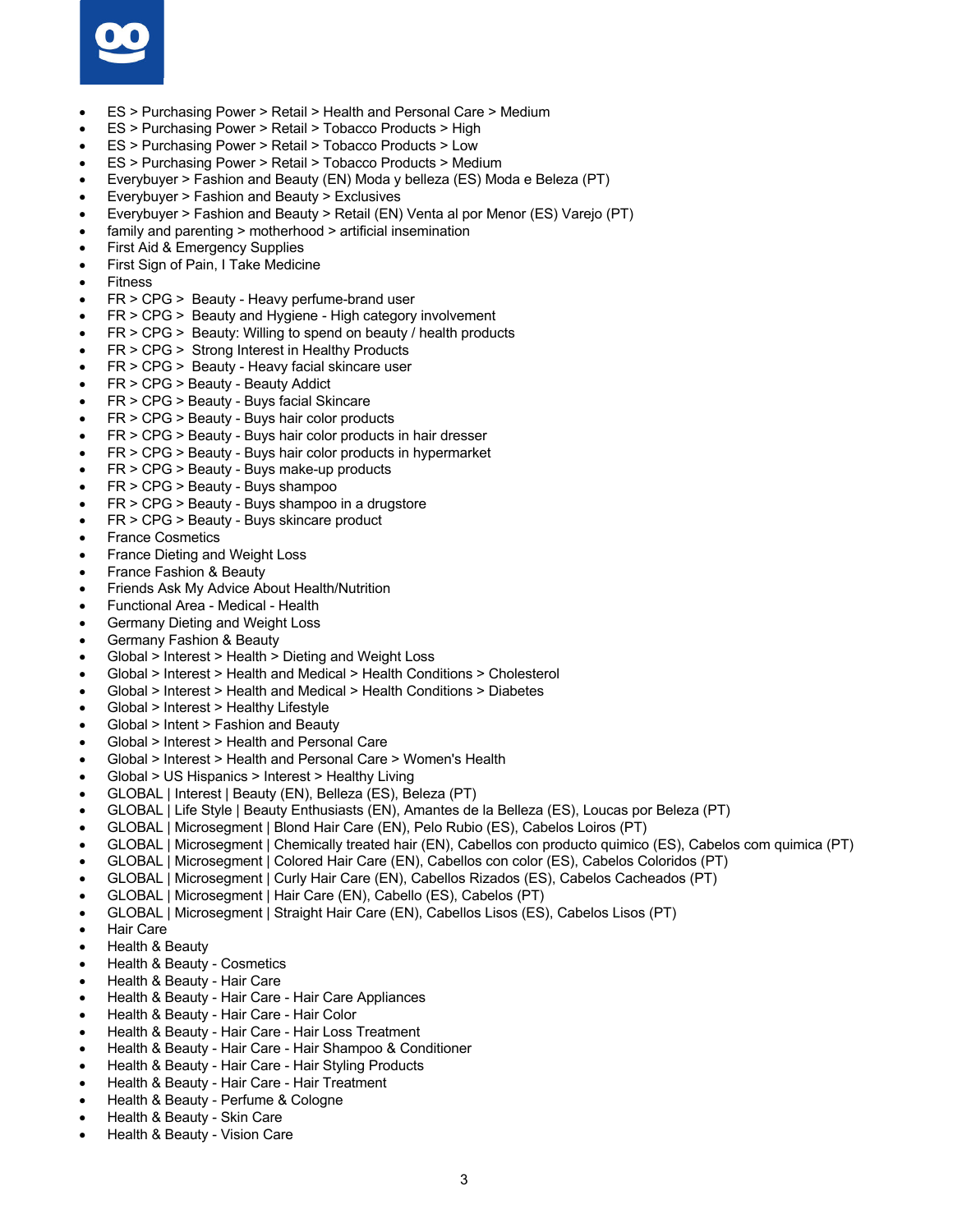

- Health & Beauty Vitamins & Nutrition
- Health & Beauty Products Buyers
- Health & Fitness
- Health & Image Leader: Above Average
- Health & Image Leader: Average
- Health & Image Leader: Below Average
- Health & Image Leader: Far Above Average
- Health & Image Leader: Far Below Average
- Health > Allergies
- Health > Dieting & Weight Loss
- Health > Psoriasis
- Health > TMJ
- Health and Beauty
- Health and Beauty Adult Incontinence
- Health and Beauty Allergy Relief
- Health and Beauty Antiperspirants and Deodorants
- Health and Beauty Cosmetics
- Health and Beauty Cough and Cold Relief
- Health and Beauty Eye Care
- Health and Beauty Feminine Hygiene
- Health and Beauty Fragrances
- Health and Beauty Hair Care
- Health and Beauty Hair Care Hair Coloring
- Health and Beauty Hair Care Hair Styling
- Health and Beauty Hair Care Shampoo and Conditioner
- Health and Beauty Mouthwash
- Health and Beauty Oral Care
- Health and Beauty Pain Relievers
- Health and Beauty Shaving and Hair Removal
- Health and Beauty Skin Care
- Health and Beauty Skin Care Facial
- Health and Beauty Skin Care Facial Tissues
- Health and Beauty Skin Care Lotion
- Health and Beauty Skin Care Suntan Products
- Health and Beauty Stomach Care
- Health and Beauty Toothpaste
- Health and Beauty Vitamins
- health and fitness > addiction
- health and fitness > disease
- health and fitness > disease > cholesterol
- health and fitness > disease > diabetes
- health and fitness > disease > infertility
- health and fitness > disease > thyroid disease
- health and fitness > disorders
- health and fitness > disorders > a.d.d.
- health and fitness > disorders > panic and anxiety
- health and fitness > disorders > sleep disorders
- health and fitness > drugs
- Health and Fitness > Interest > Dieting / Weight Loss
- Health and Fitness > Interest > Exercise / Health
- Health and Fitness > Interest > Exercise / Health
- Health and Fitness > Likely Health Interest > Brand Name Medicine Propensity Score 01
- Health and Fitness > Likely Health Interest > Brand Name Medicine Propensity Score 02
- Health and Fitness > Likely Health Interest > Brand Name Medicine Propensity Score 03
- Health and Fitness > Likely Health Interest > Brand Name Medicine Propensity Score 04
- Health and Fitness > Likely Health Interest > Brand Name Medicine Propensity Score 06
- Health and Fitness > Likely Health Interest > Brand Name Medicine Propensity Score 07
- Health and Fitness > Likely Health Interest > Brand Name Medicine Propensity Score 08
- Health and Fitness > Likely Health Interest > Brand Name Medicine Propensity Score 09
- Health and Fitness > Likely Health Interest > Brand Name Medicine Propensity Score 10
- Health Info by Drug Companies Is Useful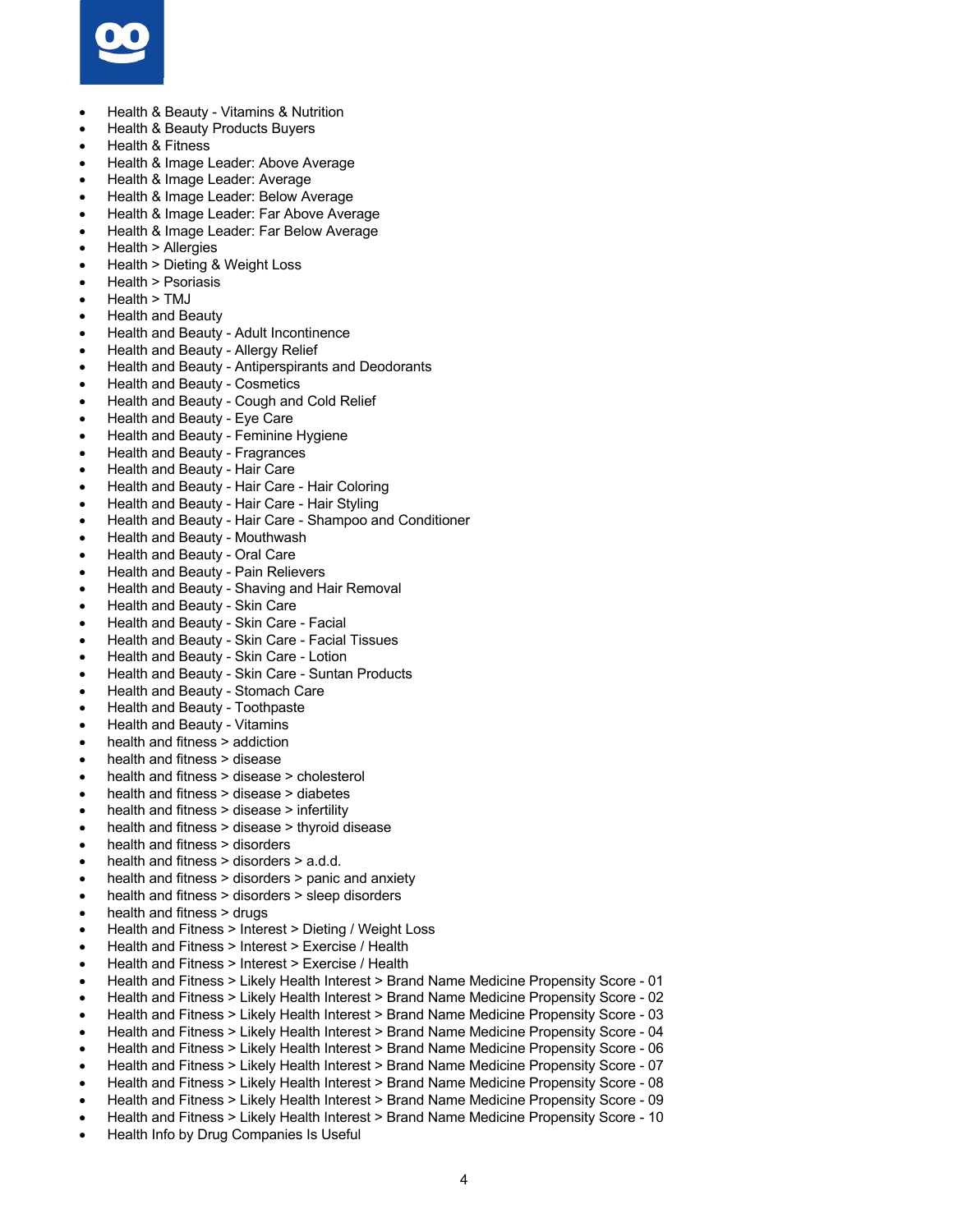

- Health Product Buyers > Confidence Level 2
- Health Product Buyers > Confidence Level 3
- Health Product Buyers > Confidence Level 9
- **Health Services**
- **Health Services**
- **Healthy Living**
- Heavy Beauty Buyers
- Hong Kong Fashion & Beauty
- Hong Kong Health & Fitness
- Household Supplies Bath Tissue
- I am Comfortable to Register on Health Websites
- I Frequently Take Preventive Medicine
- I Gather Health Info From Newsletters
- I Gather Health Information From Website
- I Often Feel I Over-Eat
- I Only Use Drug Brands Recommended by Doctor
- I Rely on my Doctor to Guide Me on Medical/Health Matters
- I Spend a Lot of Money on Toiletries/Cosmetics
- I Take Non Prescription Meds as Soon as Sick
- I'll Try Any New Diet
- ID > Helix Personas > 200 Metrotechs > 202 Healthy, Wealthy and Wise
- ID > Helix Personas > 200 Metrotechs > 204 Fit and Fab
- Important to Go to Doctor When I'm Ill
- India Fashion & Beauty
- India Health & Fitness
- India Health & Medicine
- Indonesia Fashion & Beauty
- Insurance > Health Insurance > Likely Acquisition Channel > Medical Insurance from a Fraternal or Other Membership **Group**
- Insurance > Health Insurance > Likely Acquisition Channel > Medical Insurance from a Union
- Insurance > Health Insurance > Likely Acquisition Channel > Medical Insurance from Agent or Broker Representing Many **Companies**
- Insurance > Health Insurance > Likely Acquisition Channel > Medical Insurance from an Agent Representing One Company
- Insurance > Health Insurance > Likely Acquisition Channel > Medical Insurance from Medicaid
- Insurance > Health Insurance > Likely Acquisition Channel > Medical Insurance from Medicare
- Insurance > Health Insurance > Likely Acquisition Channel > Medical Insurance from Other Government Source
- Insurance > Health Insurance > Likely Acquisition Channel > Medical Insurance Through Direct Mail or Phone Contact
- Insurance > Health Insurance > Likely Acquisition Channel > Medical Insurance Through the Internet
- Insurance > Health Insurance > Likely to Have > Have Long Term Care Insurance
- Insurance > Health Insurance > Likely to Have > No Major Medical Insurance
- Insurance > Health Insurance > Likely to Have > You Alone
- Insurance > Health Insurance > Likely to Have > You and Other Household Members
- Insurance > Health Insurance > Likely to Have Dental Insurance
- Insurance > Other Insurance > Likely other Medical Insurance > Disability Insurance Due to Loss of Income Through Medical Causes
- Insurance > Other Insurance > Likely other Medical Insurance > Long Term Care Insurance
- Insurance > Other Insurance > Likely other Medical Insurance > Vision Care Insurance
- Intent Services Health Medicine
- Intent Services Personal Services and Care Health Club
- Intent Services Personal Services and Care Spa and Beauty
- Intent Shopping Retail Drug Stores
- Intent > Services > Medicine and Health
- Intent > Shopping > Cosmetics and Perfumes
- Intent > Shopping > Cosmetics and Perfumes > Hair
- Intent > Shopping > Cosmetics and Perfumes > Make Up
- Intent > Shopping > Cosmetics and Perfumes > Skin Care
- Intent > Shopping > CPG / FMCG > Health and Beauty
- Interest Beauty and Style
- Interest Beauty and Style Cosmetics
- Interest Beauty and Style Jewelry
- Interest Diet and Fitness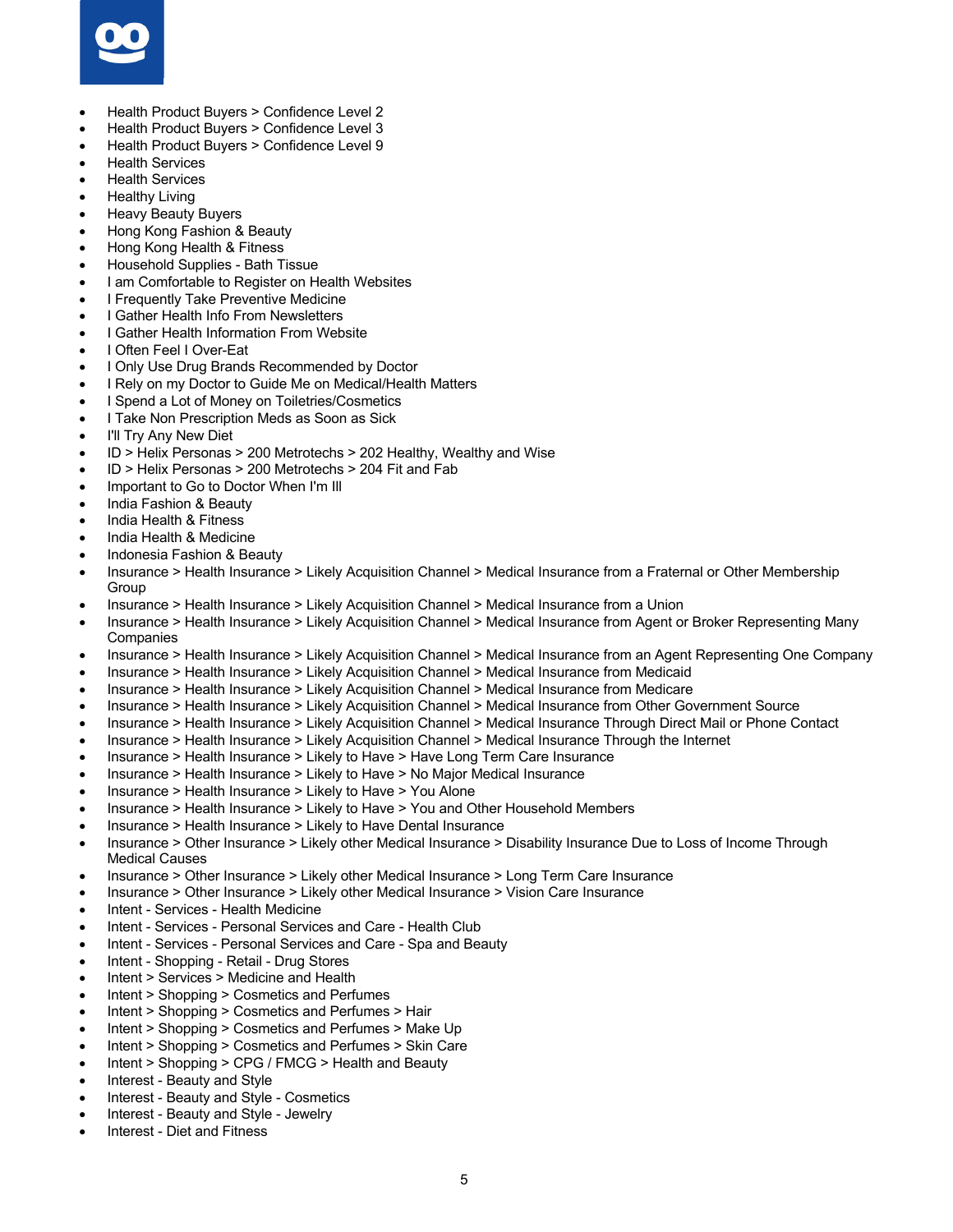

- Interest Diet and Fitness Cycling
- Interest Diet and Fitness Diet and Weight Loss
- Interest Diet and Fitness Fitness and Exercise
- Interest Diet and Fitness Health and Wellness
- Interest Diet and Fitness Running
- Interest Diet and Fitness Triathlon
- Interest Diet and Fitness Yoga
- Interest General Interest Health
- Interest General Interest Smoker
- Interest Purchase Behaviors Shopping Health and Beauty
- Interest Seasonal Winter Cold and Flu
- Interest > AA TTS Fashion and Beauty
- Interest > AA TTS Health and Fitness
- Interest > Beauty and Fashion > Beauty Engagers
- Interest > Beauty and Fashion > Beauty Engagers
- Interest > Beauty and fashion > Discount Beauty Products
- Interest > Beauty and Fashion > Eyeshadow
- Interest > Beauty and Fashion > Lipstick
- Interest > Beauty/Cosmetics
- Interest > Dieting/Weight Loss
- Interest > Exercise/Health
- Interest > Family > Paternity (EN) Paternidad (ES) Paternidade (PT)
- Interest > Family and Parenting >Motherhood > Pregnancy
- Interest > Fashion and Beauty
- Interest > Fashion and Beauty (EN) Moda y belleza (ES) Moda e beleza (PT)
- Interest > Fashion and Beauty > Beauty
- Interest > Fashion and Beauty > Fashion
- Interest > Fashion and Beauty > Womens wear (EN) Moda femenina (ES) Moda feminina (PT)
- Interest > Finance > Health Insurance
- Interest > Health > Exercise > Exercise Videos
- Interest > Health > Health and Fitness Nuts
- Interest > Health > Healthy Lifestyle Engagers
- Interest > Health > Healthy Lifestyle Engagers
- Interest > Health > Natural Products
- Interest > Health > Sleep Improvement
- Interest > Health > Weight Loss
- Interest > Health > Weight Reduction
- Interest > Health > Wellness
- Interest > Health and Fitness
- Interest > Health and Fitness > Diet Products / Weight Loss
- Interest > Health and Fitness > Fitness and Gym
- Interest > Health and Fitness > Medicine
- Interest > Health and Fitness >Aging
- Interest > Health and Fitness >Allergies
- Interest > Health and Fitness >Arthritis
- Interest > Health and Fitness >Asthma
- Interest > Health and Fitness >Cold and Flu
- Interest > Health and Fitness >Dental Care
- Interest > Health and Fitness >Exercise
- Interest > Health and Fitness >GERD and Acid Reflux
- Interest > Health and Fitness >Headaches and Migranes
- Interest > Health and Fitness >Smoking Addiction
- Interest > Health and Fitness >Substance Abuse
- Interest > Health and Fitness >Therapy
- Interest > Health and Fitness >Therapy >Physical Therapy
- Interest > Health and Fitness >Weight Loss
- Interest > Health/Beauty
- Interest > Health/Fitness
- Interest > Health/Medical
- Interest > News > Current Events > Crime News Stories
- Interest > Shopping > Beauty and fashion > Cosmetics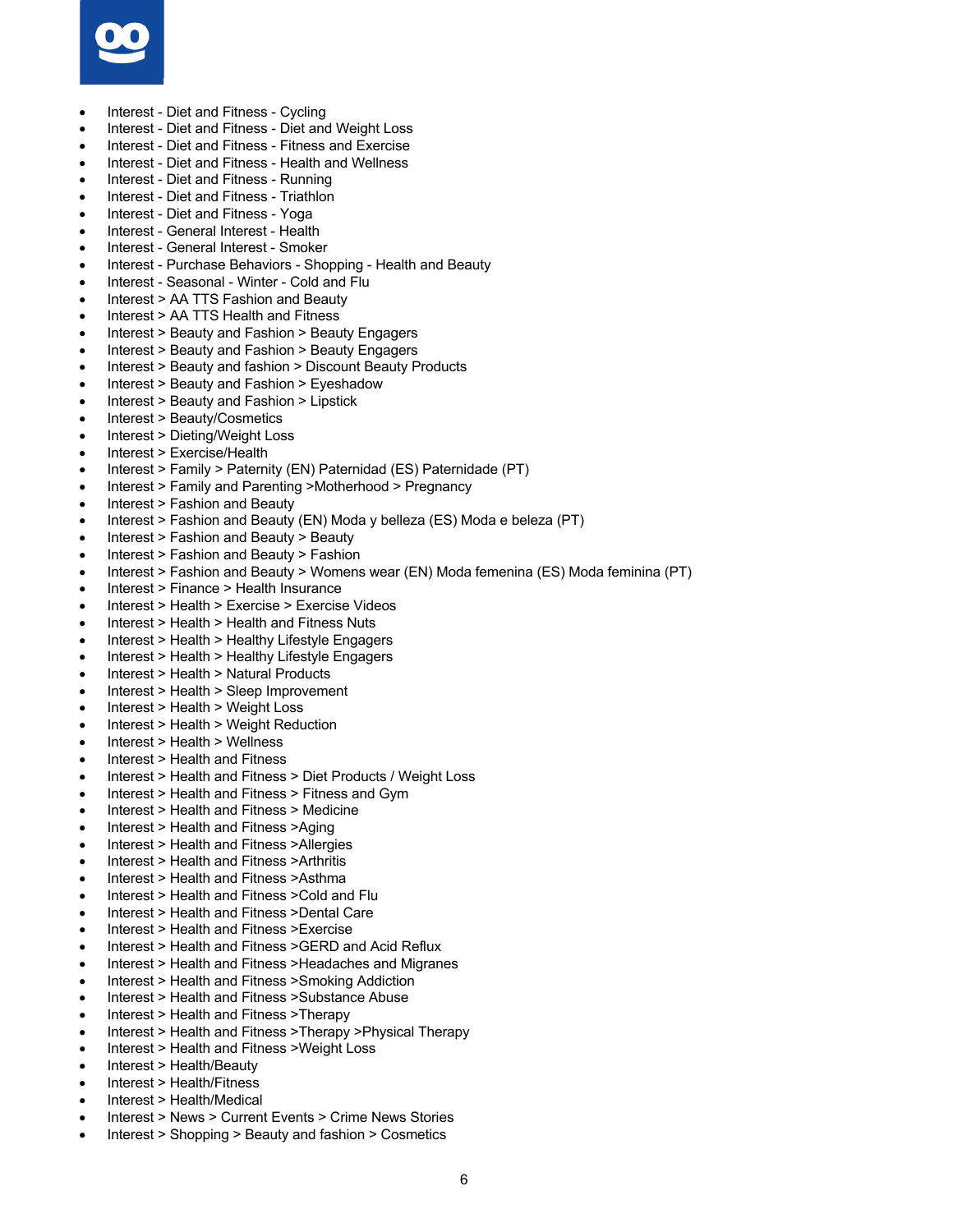

- Interest > Shopping > Beauty and fashion > Cosmetics
- Interest > Shopping > Retail > Beauty Health > Cosmetics
- Interest > Shopping > Retail > Beauty Health > General Beauty Enthusiast
- Interest > Shopping > Retail > Beauty Health > General Beauty Purchaser
- Interest > Shopping > Retail > Medical Health > Dieting and Weight Loss Historic Purchaser
- Interest > Shopping > Retail > Medical Health > Dieting and Weight Loss Purchaser
- Interest > Shopping > Retail > Medical Health > Medical Health Enthusiast
- Interest > Shopping > Retail > Medical Health > Self Improvement
- Interest > Shopping > Retail > Tobacco Enthusiast
- Interest > Fashion and Beauty
- Interest > Fashion and Beauty >Accessories
- Interest > Fashion and Beauty >Beauty
- Interest > Fashion and Beauty >Beauty >Cosmetics
- Interest > Fashion and Beauty >Beauty >Face and Body Care
- Interest > Fashion and Beauty >Beauty >Hair Care
- Israel Fashion & Beauty
- Israel Health & Fitness
- Italy Dieting and Weight Loss
- Italy Fashion & Beauty
- Japan Fashion & Beauty
- Japan Health & Fitness
- **Kids Oral Care**
- Life Stage Expecting Baby
- Life Stage > Expecting Baby > > >
- Lifestyle Beauty Maven
- Lifestyle Goals Dieting
- Lifestyle Goals Quit Smoking
- Lifestyle Health & Wellbeing Enthusiast
- Lifestyle Mobile & App Goals Dieting
- Lifestyle Mobile & App Goals Quit Smoking
- Lifestyle Mobile & App Health & Wellbeing Enthusiast
- Lifestyle > Fashion & Beauty > Beauty Enthusiast
- Look For Organic/Natural in Health/Beauty Products
- Mail Order Cosmetics Buyer
- Malaysia Fashion & Beauty
- Malaysia Health & Fitness
- Media > Magazines > Likely Type > Health
- Medical/Health
- Men's Antiperspirants & Deodorants
- Men's Hair Care
- Men's Nutrition & Weight Control
- Men's Shaving & Hair Removal
- Men's Skin Care
- Men's Soap
- Mental Health Therapists
- Mobile Location Audiences > Enthusiast > Health and Diet > Men's health
- Mobile Location Audiences > Enthusiast > Health and Diet > Women's health
- Mobile Location Audiences > Enthusiast > Leisure Activities/Hobbies > Gym Goers
- Mobile Location Audiences > Enthusiast > Leisure Activities/Hobbies > Outdoor Activity Enthusiasts
- Mobile Location Audiences > Enthusiast > Leisure Activities/Hobbies > Runners
- Mobile Location Audiences > Enthusiast > Leisure Activities/Hobbies > Water Sports Enthusiasts
- Mobile Location Audiences > Enthusiast > Leisure Activities/Hobbies > Yoga Enthusiasts
- Mobile Location Audiences > Lifestyle > Health and Diet > Beauty Buffs
- Mobile Location Audiences > Lifestyle > Health and Diet > Eye Care Retail Shoppers
- Mobile Location Audiences > Lifestyle > Health and Diet > Health Nut
- Mobile Location Audiences > Lifestyle > Health and Diet > Healthy Eaters
- Mobile Location Audiences > Lifestyle > Health and Diet > New Year's Resolution Weight Loss Healthy Living
- Nail Polish-Sinful Color
- Natural Health
- New Zealand Fashion & Beauty
- New Zealand Health & Fitness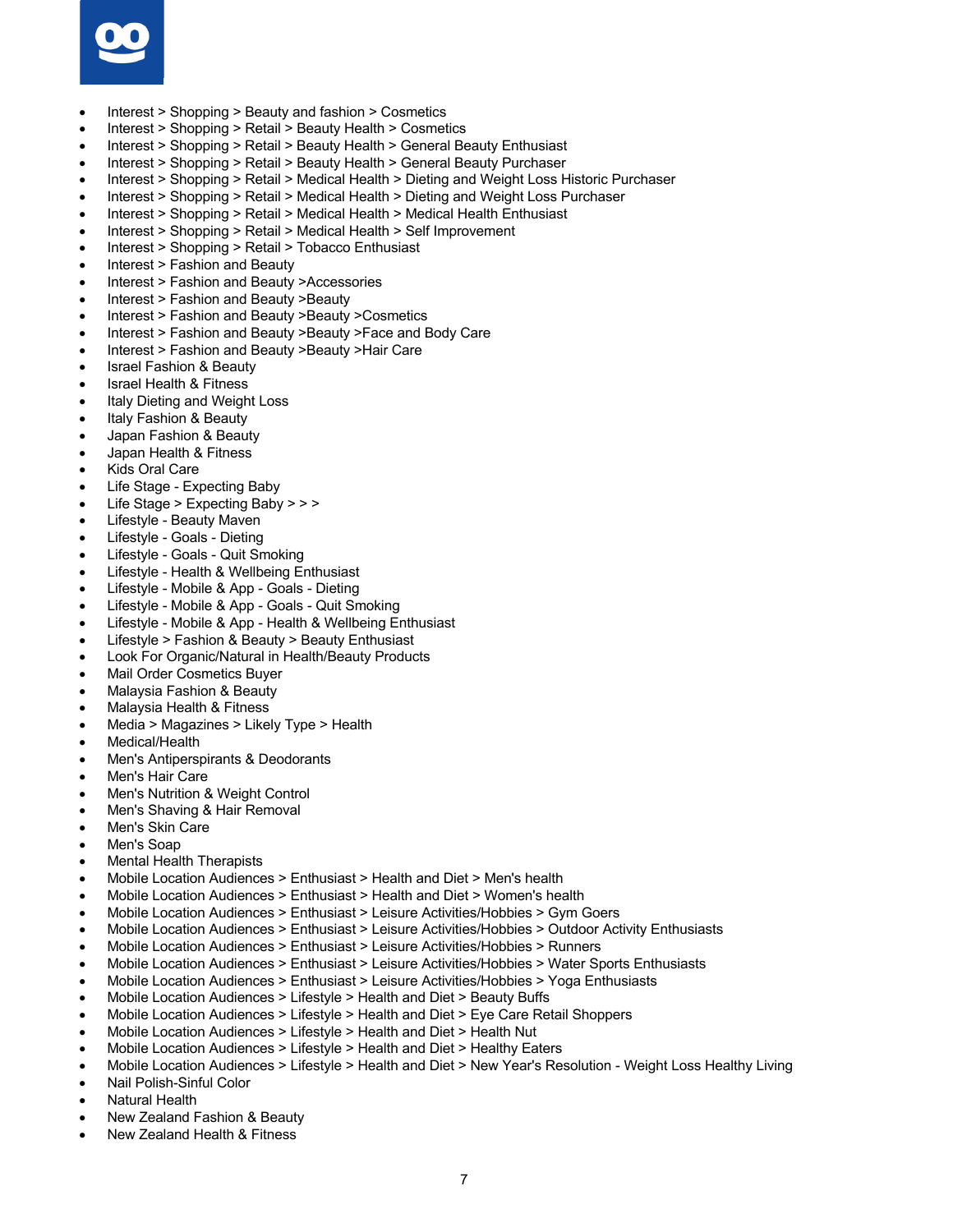

- NL > Purchasing Power > Retail > Health and Personal Care > High
- NL > Purchasing Power > Retail > Health and Personal Care > Low
- NL > Purchasing Power > Retail > Health and Personal Care > Medium
- NL > Purchasing Power > Retail > Tobacco Products > High
- NL > Purchasing Power > Retail > Tobacco Products > Low
- NL > Purchasing Power > Retail > Tobacco Products > Medium
- NZ > 200 Metrotechs > 202 Healthy, Wealthy and Wise
- Oral Care
- OTC Brand Pain Relievers
- OTC Kids Pain Relievers
- OTC Pain Relievers
- OTC- Generic Pain Relievers
- Other Health Services (Physical Therapists, Dieticians, Opticians)
- Personal or Health Insurance
- Personality Mobile & App UK Dealing with Stress Emotional
- Personality Mobile & App UK Dealing with Stress Quick Fix
- Personality UK Dealing with Stress Bottled Up
- Personality UK Dealing with Stress Emotional
- Personality UK Dealing with Stress Quick Fix
- Philippines Fashion & Beauty
- Philippines Health & Fitness
- Premium Skin Care
- Product > Beauty (EN) Belleza (ES) Beleza (PT)
- Product > Beauty > Cosmetics (EN) Cosmeticos (ES) Cosmeticos (PT)
- Product > Beauty > Cosmetics > Dermocosmetics (EN) Dermocosmeticos (ES) Dermocosmeticos (PT)
- Product > Beauty > Cosmetics > Face and Body Cosmetics (EN) Cosmeticos para el cuerpo y el rostro (ES) Cosmeticos para Corpo e Rosto (PT)
- Product > Beauty > Cosmetics > Face and Body Cosmetics > Sun Block (EN) Protector solar (ES) Protetor solar (PT)
- Product > Beauty > Cosmetics > Makeup > Lipstick (EN) Lapiz labial (ES) Batom (PT)
- Product > Beauty > Cosmetics > Makeup > Makeup accessories (EN) Accesorios de maquillaje (ES) Acessorios de maquiagem (PT)
- Product > Beauty > Cosmetics > Products for nails (EN) Productos para las unas (ES) Produtos para unhas (PT)
- Product > Beauty > Esthetic and Beauty Services (EN) Servicios de estetica y belleza (ES) Servicos de estetica e beleza (PT)
- Product > Beauty > Esthetic Items (EN) Productos de estetica (ES) Artigos de Estetica (PT)
- Product > Health > Dental Services (EN) Servicios Dentales (ES) Servicos Odontologicos (PT)
- Product > Health > Drugstore > Medicine Cabinet (EN) Medicamentos (ES) Medicamentos (PT)
- Product > Health > Fitness (EN) Articulos fitness (ES) Artigos fitness (PT)
- Product > Health > Health Insurance (EN) Plan de Salud (ES) Plano de Saude (PT)
- Product > Health > Medical Services (EN) Servicios Medicos (ES) Servicos Medicos (PT)
- Product > Health > Personal Hygiene (EN) Higiene personal (ES) Higiene pessoal (PT)
- Retail > Beauty > Beauty and Cosmetics
- Retail and Consumer Goods Cosmetics Hair Products
- Retail and Consumer Goods Cosmetics Online Cosmetics
- Retail and Consumer Goods Cosmetics Perfume/Cologne
- Retail and Consumer Goods Interest Cosmetics
- Retail and Consumer Goods Mobile & App Cosmetics Hair Products
- Retail and Consumer Goods Mobile & App Cosmetics Online Cosmetics
- Retail and Consumer Goods Mobile & App Interest Cosmetics
- RU > Health > Diets, Nutrition
- RU > Health > Diets, Nutrition
- RU > Health > Health
- RU > Health > Health
- RU > Health > Health Topics
- RU > Health > Medical Treatment
- RU > Health > Medical Treatment
- RU > Health > Pharmacy
- RU > Health > Pharmacy
- RU > Health > Sports and Fitness and Yoga
- RU > Health > Sports and Fitness and Yoga
- RU > Health > Weight Loss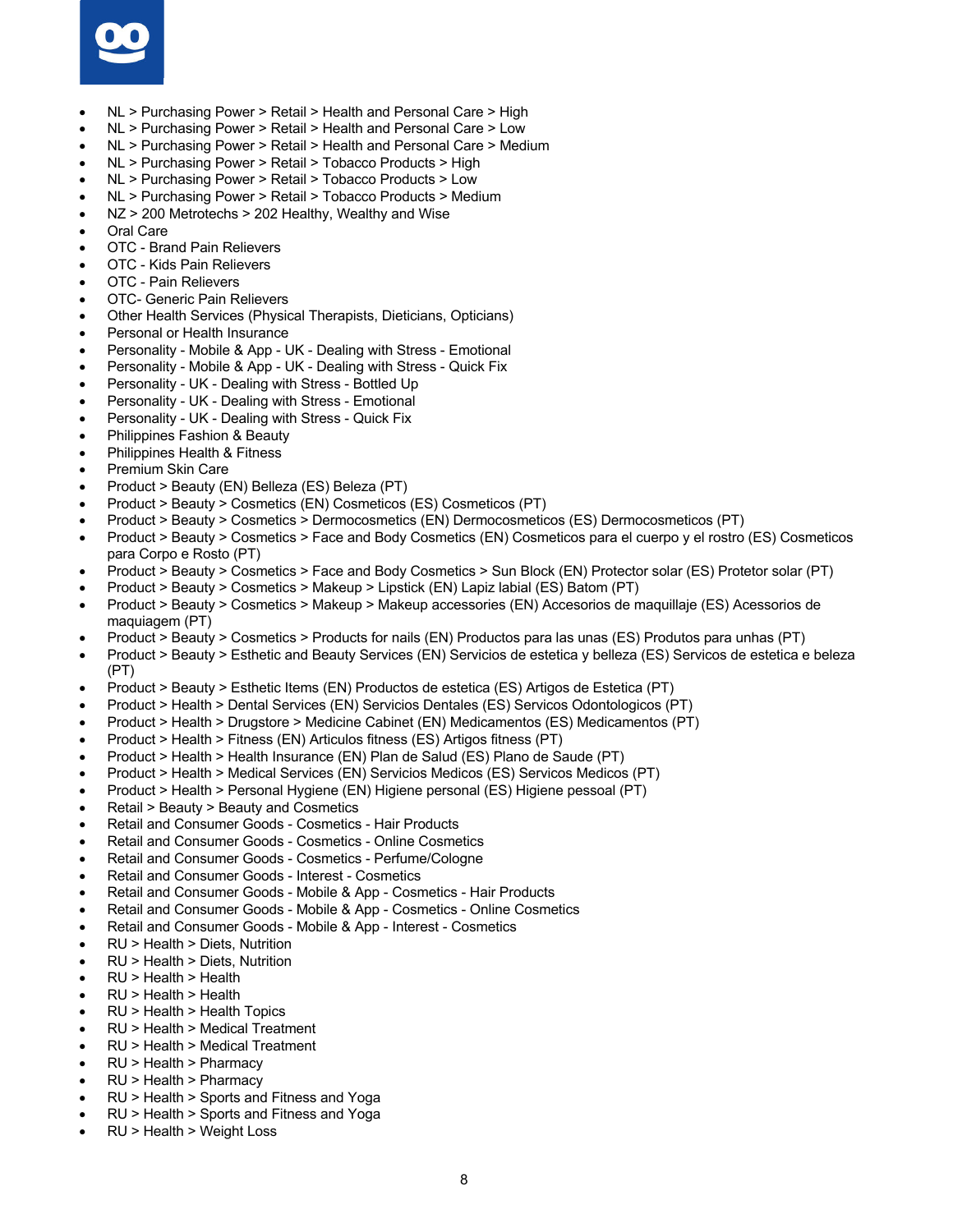

- RU > Health > Weight Loss
- RU > Online Store Users > Cosmetics, Make-Up
- RU > Online Store Users > Cosmetics, Make-Up
- RU > Online Store Users > Hair Care
- RU > Online Store Users > Hair Care
- RU > Online Store Users > Health and Beauty
- RU > Online Store Users > Health and Beauty
- RU > Sports and Recreation > Diet and Fitness > Weight Management
- Senior Oral Care
- Shaving Care & Hair Removal
- Shopper Type > Drug Store Shoppers > > >
- Shoppers Cosmetics Luxury
- Singapore Cosmetics
- Singapore Dieting and Weight Loss
- Singapore Fashion & Beauty
- Singapore Health & Fitness
- Singapore Personal or Health Insurance
- Singapore Shoppers Cosmetics Luxury
- **Skin Care**
- Skin Care (Economical Purchasers)
- Smoker > Confidence Level 1
- Smoker > Confidence Level 2
- Smoker > Confidence Level 3
- South Korea Fashion & Beauty
- South Korea Health & Fitness
- Spain Dieting and Weight Loss
- Spain Fashion & Beauty
- style and fashion > beauty > face and body care > hygiene and toiletries
- Taiwan Fashion & Beauty
- Taiwan Health & Fitness
- TH > Interest > AAA TTS Health and Fitness
- Thailand Fashion & Beauty
- Thailand Health & Fitness
- TR > Interest > Beauty and Personal Care > Men
- TR > Interest > Family > Healthy Living
- TR > Interest > Women's Interests > Beauty
- TR > Interest > Women's Interests > Cosmetics
- TR > Interest > Women's Interests > Diet and Fitness
- TR > Interest > Women's Interests > Health
- UK > Beauty > Heavy Cosmetics / Make-Up Spenders
- UK > Beauty > Heavy Skincare Spenders
- UK > Beauty > Male Groomers
- UK > Interests > General > Beauty And Grooming
- UK > Interests > General > Fashion Design And Cosmetics
- UK > Lifestyle > E-Cigarette users
- UK > Lifestyle and Attitude > I always think of the calories in what I eat
- UK > Lifestyle and Attitude > I like innovative cars
- UK > Lifestyle and Attitude > I look for profitable ways to invest my money
- UK > Lifestyle and Attitude > I love to buy new gadgets and appliances
- UK > Lifestyle and Attitude > Wearing make-up makes me more self-confident
- UK > Media > Magazine Types Read > Beauty
- UK > Purchase Category > Reach > Beauty Products
- UK > Purchase Category > Reach > Summer Shoppers > Healthy Life
- UK > Purchase Category > Reach > Winter Shoppers > Healthy Life
- UK > Retail > Personal Goods > High Spenders on Hair and Beauty
- UK > Retail > Personal Goods > High Spenders on Personal Goods/Toiletries
- UK > Shopping > Superdrug Shoppers
- UK Data Locator > Lifestyle > Healthy Living
- United Kingdom Cosmetics
- United Kingdom Dieting and Weight Loss
- United Kingdom Fashion & Beauty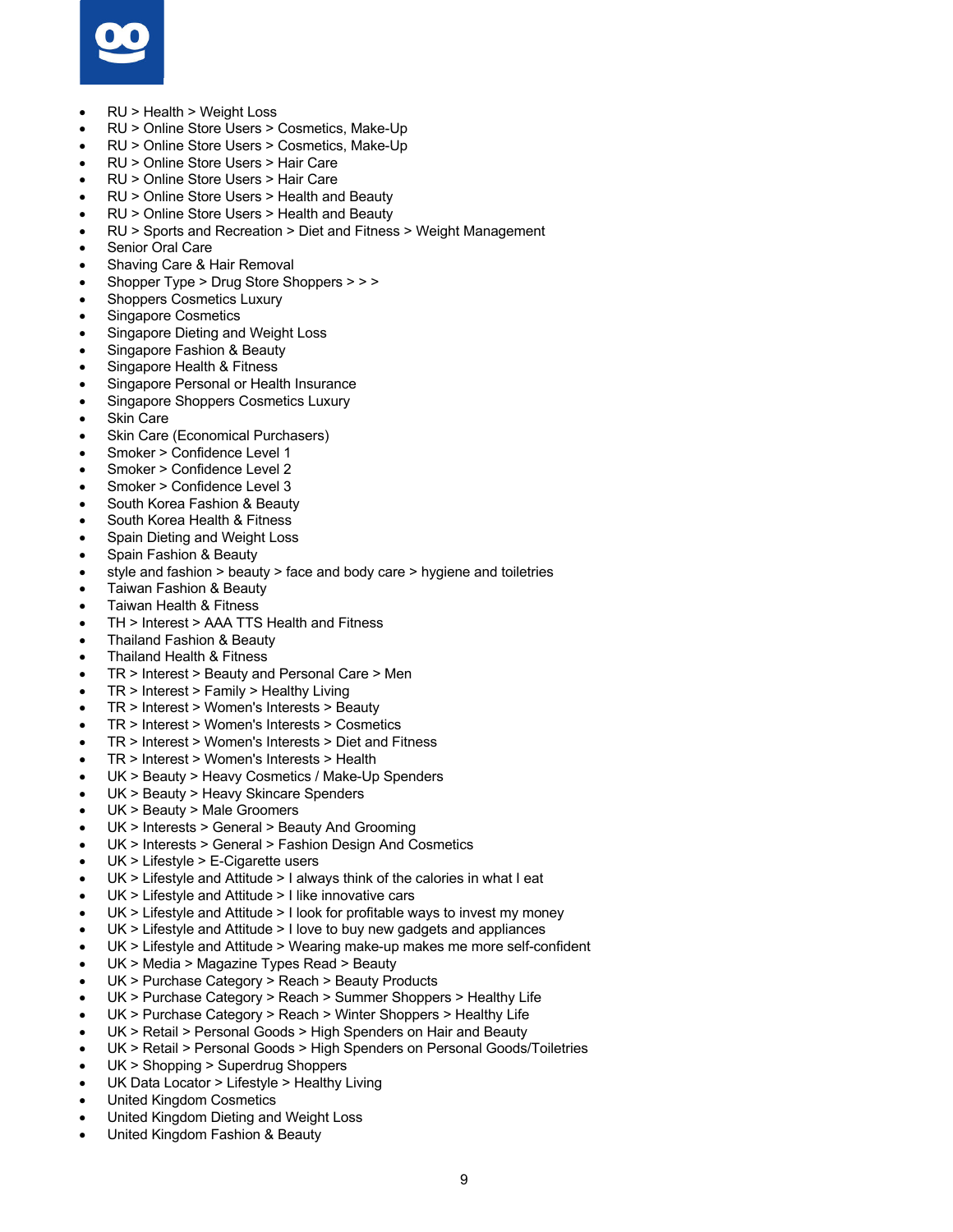

- United Kingdom Shoppers Cosmetics Luxury
- US > B2B > Demographic > Employment Industry > Manufacturing > Tobacco Products
- US > B2B > Title Function > Medical and Health
- US > B2C > Social > Pregnancy
- US > Exercise and Nutrition > Diet to Control Blood Pressure
- US > Exercise and Nutrition > Diet to Lose Weight
- US > Exercise and Nutrition > Diet to Maintain Blood Glucose / Cholesterol
- US > Exercise and Nutrition > Fitness Fanatics
- US > Exercise and Nutrition > Healthy Eating Habits
- US > Exercise and Nutrition > Motivated to Improve Physical Appearance
- US > Exercise and Nutrition > Occasional Fitness Activity
- US > Exercise and Nutrition > Probiotics Users
- US > Exercise and Nutrition > Vitamin and Supplement Supporters
- US > General Interest > Beauty Care
- US > General Interest > Health And Fitness
- US > Health Attitudes and Behaviors > Ailing But Willing to listen to Advice
- US > Health Attitudes and Behaviors > Cosmetic Surgery Inclined
- US > Health Attitudes and Behaviors > Doctor Led, Value Doctors' Opinions
- US > Health Attitudes and Behaviors > Elite Receptives, Open to Most Healthcare Messaging
- US > Health Attitudes and Behaviors > Engage Doctor after Seeing Healthcare Ads
- US > Health Attitudes and Behaviors > Engaged Yet Neutral on Healthcare Ads
- US > Health Attitudes and Behaviors > Frequent Doctor Visitor
- US > Health Attitudes and Behaviors > Future Prospects to Experience Poor Health
- US > Health Attitudes and Behaviors > Go Online after Seeing Healthcare Ads
- US > Health Attitudes and Behaviors > Health Influencer, Informed and Trusted by Friends
- US > Health Attitudes and Behaviors > Hospital or Emergency Room (ER) Users
- US > Health Attitudes and Behaviors > Pessimistic Health Outlook
- US > Health Attitudes and Behaviors > Prefer OTC over Seeing Doctor
- US > Health Attitudes and Behaviors > Proactive Patients
- US > Health Attitudes and Behaviors > Relevant Right Now, Value Relevant Healthcare Information
- US > Health Attitudes and Behaviors > Take or Refill Rx after Seeing Healthcare Ads
- US > Health Attitudes and Behaviors > Urgent Care or Retail Health Users
- US > Health Attitudes and Behaviors > Use Internet to Research Condition / Treatment Related Content
- US > Health Attitudes and Behaviors > Use Internet to Research Health Services
- US > Health Attitudes and Behaviors > Use Smartphone for Health Related Activities
- US > Health Attitudes and Behaviors > Value Health > Related Websites for Information
- US > Health Attitudes and Behaviors > Value Online Video for health information > Online Video
- US > Health Attitudes and Behaviors > Value Pharmacists for Information
- US > Health Attitudes and Behaviors > Value Prescription Medications
- US > Health Attitudes and Behaviors > Value Regular Medical Check-Ups
- US > Health Attitudes and Behaviors > Valued TV for Health Information
- US > Health Attitudes and Behaviors > Weight Loss Surgery Inclined
- US > Health Conditions and Treatments > Acid Reflux / GERD with OTC treatment
- US > Health Conditions and Treatments > Adult Acne with OTC treatment
- US > Health Conditions and Treatments > Allergy with OTC treatment
- US > Health Conditions and Treatments > Allergy: Children's with OTC treatment
- US > Health Conditions and Treatments > Allergy: Food
- US > Health Conditions and Treatments > Allergy: Grass
- US > Health Conditions and Treatments > Allergy: Pet
- US > Health Conditions and Treatments > Allergy: Ragweed
- US > Health Conditions and Treatments > Allergy: Tree Pollen
- US > Health Conditions and Treatments > Cold / Cough / Flu with OTC treatment
- US > Health Conditions and Treatments > Congestion / Sinus Headache with OTC treatment
- US > Health Conditions and Treatments > Constipation / Irregularity with OTC treatment
- US > Health Conditions and Treatments > Gas with OTC treatment
- US > Health Conditions and Treatments > Menstrual Cramps / PMS with OTC treatment
- US > Health Conditions and Treatments > Migraine Headache with OTC treatment
- US > Health Conditions and Treatments > Pain with OTC treatment
- US > Health Conditions and Treatments > Sleeping Difficulty / Insomnia with OTC treatment
- US > Health Insurance > Health Insurance Drug Plan
- US > Health Insurance > No Health Insurance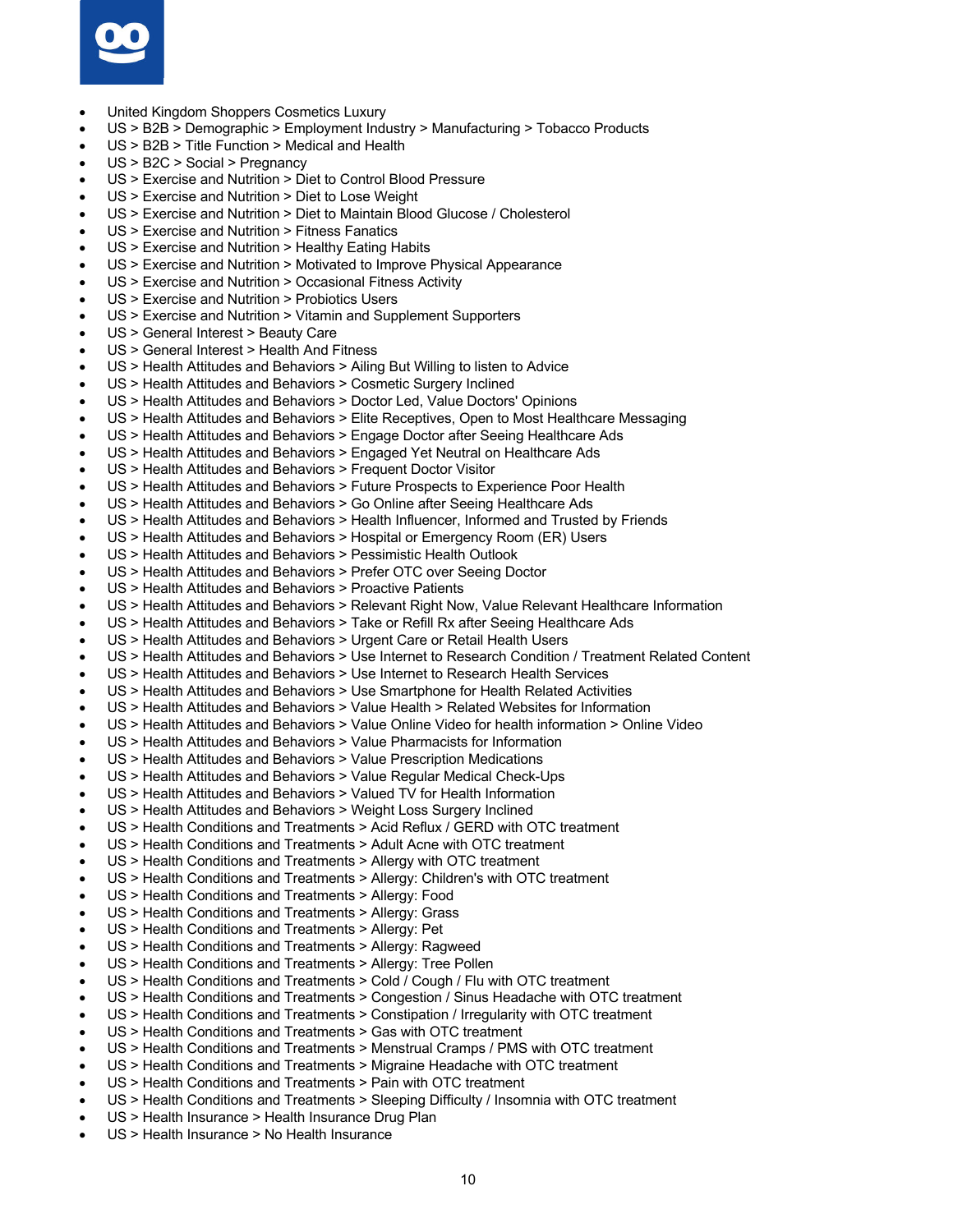

- US > Health Insurance > Prescription Savings Plan
- US > Health Shopping Behavior > Beauty Product Big Spenders
- US > Health Shopping Behavior > Multiple Rx Purchasers
- US > Health Shopping Behavior > Purchase Medication Online
- US > Health Shopping Behavior > Receptive to Rx Coupons
- US > Health Shopping Behavior > Use Both Rx and OTC
- US > Interest > Health, Beauty and Personal Care
- US > Interest > Health, Beauty and Personal Care > Nutrition
- US > Interest > Lifestyle and Other Interests > Dieting and Weight loss
- US > Interest > Lifestyle and Other Interests > Health and Medical
- US > Interest > Purchase Categories > Cosmetics
- US > Interest > Purchase Categories > Health and Beauty Products
- US > Interest > Treatment > Acne
- US > Interest > Treatment > Allergies
- US > Interest > Treatment > Anxiety
- US > Interest > Treatment > Arthritis
- US > Interest > Treatment > Bladder
- US > Interest > Treatment > Cholesterol
- US > Interest > Treatment > Copd
- US > Interest > Treatment > Diabetes Type1
- US > Interest > Treatment > Diabetes Type2
- US > Interest > Treatment > Diabetics
- US > Interest > Treatment > Diet
- US > Interest > Treatment > Erectile Dysfunction
- US > Interest > Treatment > Gerd Acid Reflux
- US > Interest > Treatment > Hair Loss
- US > Interest > Treatment > Heartburn
- US > Interest > Treatment > High Blood Pressure
- US > Interest > Treatment > Insomnia
- US > Interest > Treatment > Nasal Congestion
- US > Interest > Treatment > Obesity
- US > Interest > Treatment > Osteoarthritis
- US > Interest > Treatment > Osteoporosis
- US > Interest > Treatment > Psoriasis
- US > Interest > Treatment > Restless Legs Syndrome
- US > Interest > Treatment > Rheumatism
- US > Interest > Treatment > Snoring
- US > Life Stage / Event > Expecting Parents > Due Next 3 Months
- US > Life Stage / Event > Expecting Parents > Due Next 4-6 Months
- US > Life Stage / Event > Expecting Parents > Due Next 7+ Months
- US > Life Stage / Event > Expecting Parents > Fathers
- US > Life Stage / Event > Expecting Parents > Mothers
- US > Life Stage / Event > Expecting Parents > Yes
- US > Media > Magazines > Magazines > Genres Read > Beauty
- US > Media > Magazines > Magazines > Genres Read > Health / Fitness
- US > Mobile Health App Use > Use Health Apps
- US > Past Purchases > Health and Beauty
- US > Past Purchases > Magazines > Health
- US > Remedy Supporters > Over the Counter Cohorts
- US > Tobacco Smokers
- US AudienceID > Health
- US AudienceID > Health > Aging
- US AudienceID > Health > Alternative Medicine
- US AudienceID > Health > Beauty
- US AudienceID > Health > Child Health
- US AudienceID > Health > Education
- US AudienceID > Health > Fitness
- US AudienceID > Health > Fitness > Advice and Guides
- US AudienceID > Health > Healthcare Industry
- US AudienceID > Health > Insurance
- US AudienceID > Health > Men's Health